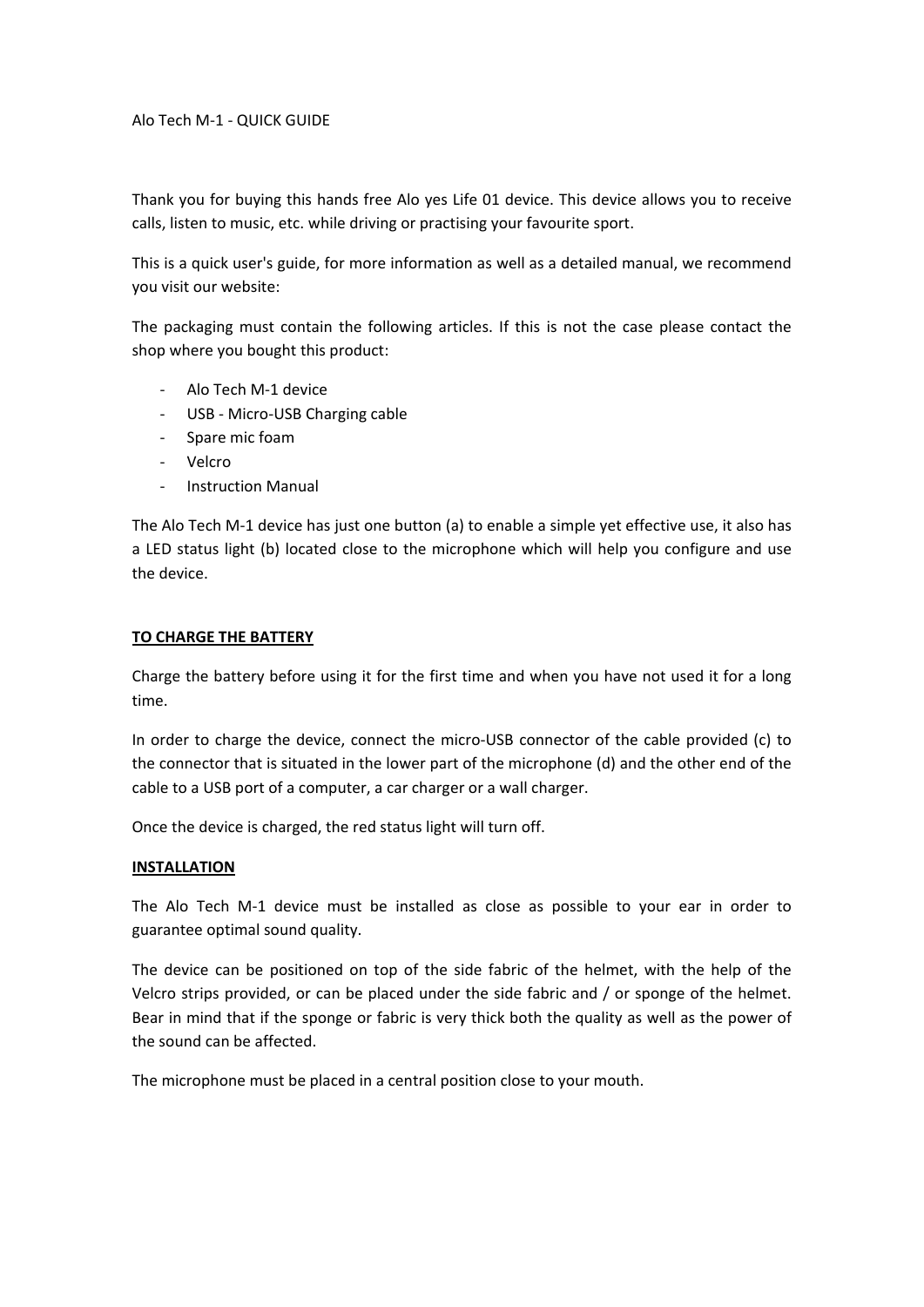# **USE**

## **TO TURN ON AND OFF**

To turn the Alo Tech M‐1 device on press the button (a) until the LED light (b) flashes blue, an acoustic sound will indicate that the device has been switched on.

To turn the device off press the button (a) until the LED light (b) flashes red just once, an acoustic sound will indicate that the device has been switched off.

## **Pairing a Bluetooth© device**

With the Alo Tech M-1 device switched off, press and hold the button (a) until the LED light (b) flashes red and blue alternately. Set your Bluetooth $^{\circ}$  device to search mode and select the device *aloTechM‐1*, if necessary introduce the code 0000.

#### **Pairing an Alo Tech M‐2 with the INTERCOM function**

Turn off the first paired device. With the Alo Tech M‐1 device switched off, press and hold the button (a) until the LED light (b) flashes red and blue alternately. With the Alo Tech M‐2 device switched off, press and hold the button (a) until the LED light (b) flashes red and blue alternately to set it in search mode. PRESS THE CONTROL BUTTON (a) ONLY ONCE. IN A FEW SECONDS THEY WILL BE LINKED.

We recommend that you turn the device off and on again after this second link.

## **Call functions**

## **Answering, ending and rejecting calls**

When you receive a call, the Alo Tech M-1 device will emit an acoustic sound, you can respond to the call with a simple "alo" into the microphone, the device has the voice answer feature integrated into it, independent of your telephone. You can also answer the call by pressing the button (a).

To end the call press the button (a) or wait until the person you are talking with hangs up.

To reject a call, press the button (a) twice when you have an incoming call.

#### **To make calls**

To make calls press the button (a) once in order to activate the voice dialling of your telephone (your telephone must have a voice dialling function and must be activated)

To redial the number, press the button (a) twice.

#### **Volume adjustment**

In the functions of calling, listening to music and spoken orders from a GPS device, the volume is controlled from the transmitting apparatus (mobile telephone, MP3, GPS, etc.)